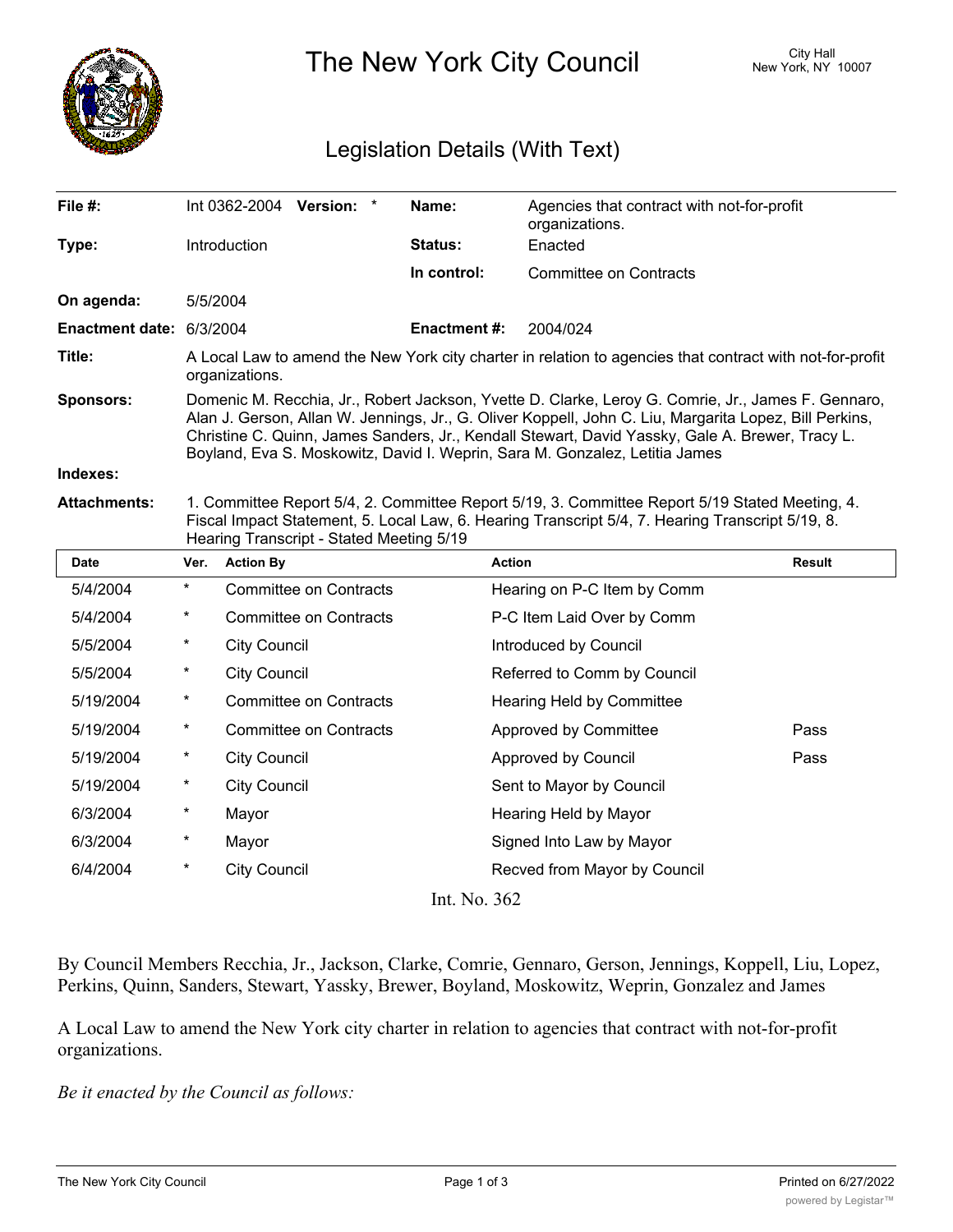## **File #:** Int 0362-2004, **Version:** \*

Section 1. Section 325 of the New York city charter, as amended by local law number 46 for the year 1995, and subdivision b as amended by local law number 59 for the year 1996, is amended to read as follows: § 325. Planning and Notification. a. Agencies that award client services contracts shall produce a draft and final plan and schedule detailing anticipated contracting actions for the upcoming fiscal year, and shall hold at least one public hearing each year immediately following the release of the draft plan and schedule to receive testimony regarding the plan and schedule. The draft and final plan and schedule shall include, but not be limited to: the type of services to be provided, the authorized maximum amount of funding associated with the program, the authorized number of contracts to be let for a particular program, the month and year of the next planned competitive solicitation. Failure to include a contract in the plan and schedule issued pursuant to this section shall not be grounds for invalidating the contract. The procurement policy board shall promulgate rules governing the issuance of the draft and final plans and schedules, which shall ensure that the draft plan and schedule is issued promptly following the submission of the executive budget and that the final plan and schedule is issued no later than September thirtieth each year.

[a.] b. Pursuant to rules of the procurement policy board, each agency shall

1. for each category of goods, services or construction which is regularly procured by the agency, periodically publish in the City Record a notice soliciting the names of vendors interested in being notified of future procurement opportunities in each such category,

2. for each category of goods, services or construction for which the agency prequalifies vendors for future procurement, periodically publish in the City Record a notice soliciting the names and qualifications of vendors interested in being considered for prequalification for such category, and

3. publish in the City Record, and where appropriate, in newspapers of city, state or national distribution and trade publications, notice of

(a) the solicitation of bids or proposals pursuant to section three hundred thirteen and three hundred seventeen through three hundred twenty-two, where the value of a contract is estimated to be above the small